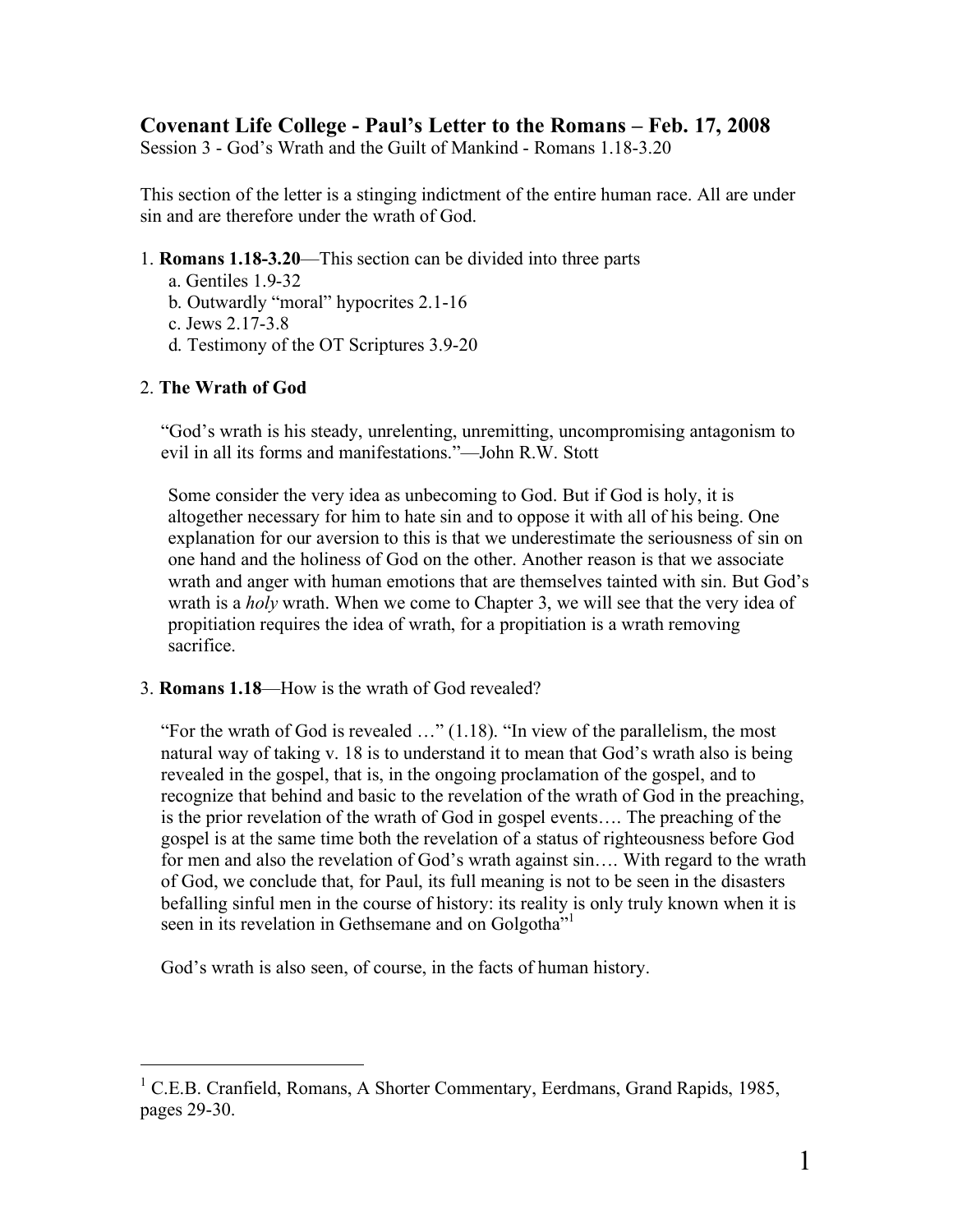4. **Romans 1.18b-32**—God's wrath revealed against all mankind, but especially the depraved Gentile world.

- a. The plain knowledge of God (which is clearly perceived and on display in creation) is **suppressed**, hindered, not allowed to operate, by sinful man. 1.18-20
- b. Ignorance is therefore no excuse. 1.20b
- c. Failing to honor and thank God leads to futility of thinking and darkened hearts. So it is really not an intellectual but a moral issue. 1.21
- d. Wise claims are made but reveal only pride and foolishness. 1.22 cf. Ps. 14.1, God's assessment.
- e. Foolish exchanges made. Note the language used: exchange made (1.23, 25, 26), God gives them up, hands them over (1.24, 26, 28).
	- Exchanging God's glory for idolatry and the lust and impurity that goes along with idolatry.
	- Exchanging God's truth for a lie.
	- Exchanging natural sexual preferences for unnatural ones leads to a debased mind and the results of 1.29-32.
- f. Re-interpretations of those promoting a homosexual agenda (1.26-27). See "Straight & Narrow" by Thomas Schmidt (IVP) and "The Same Sex Controversy" by James White (Bethany House) for sound exegesis of biblical passages touching on this issue.
- 5. **Romans 2.1-12**—God's wrath revealed against critical 'moralists.'
	- a. Hypocritical judges condemn themselves (2.1). To know what is right and to condemn what is wrong does not make you right, if you do what is wrong. Our tendency is to be critical of others. We see others sins so easily. The flip side of this is to give ourselves the benefit of every doubt.
	- b. God's judgment is inescapable (2.2-3).
	- c. God's judgment is delayed (2.4-5). Misreading the patience of God.
	- d. God's judgment is righteous (2.5).
	- e. God's judgment is based on works (2.6, 8).
	- f. God's judgment is impartial (2.9-11).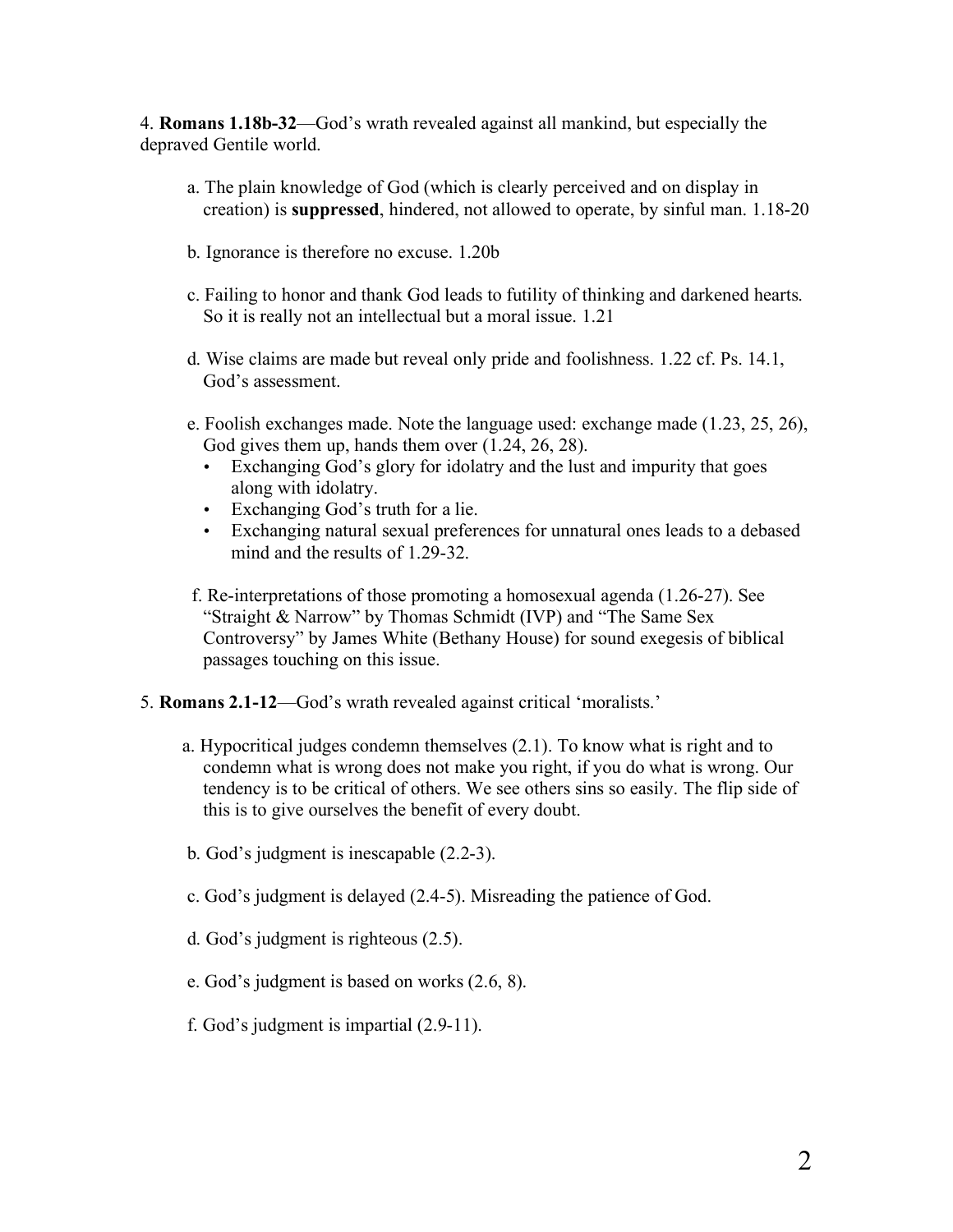6. **Romans 2.12-16**—The law and God's judgment. For the first time the law is mentioned. The point here is that mere knowledge of the law is no defense against God's judgment.

- a. Those who sin without the law (Gentiles) will perish and those who sin under the law will be judged (2.12).
- b. There is no real distinction in the outcome, whether Jew or Gentile. Jews have the law, they hear it read every Sabbath. Gentiles don't have the law in that sense, however the works (requirements) of the law are written on their hearts (not in the salvation sense of the new covenant promise—cf. Jeremiah 31.33; Hebrews 10.16). But they have some internal standard of right and wrong related to conscience (2.15). There are people in all cultures who are morally upright. "They are a law to themselves"  $(2.14)$  not in the popular sense that they set their own standard, but in the sense that they follow the constraints of conscience to some degree and their behavior corresponds to the requirements of the law written on their hearts. As John Stott writes however, these verses "… were not written to give us hope that human beings can gain salvation by morality."<sup>2</sup> The whole context is to show that we are all alike sinners and therefore under God's judgment. But there is common to all cultures some basic ideas of right and wrong that God has built into man as a reflection of his image.
- c. God will judge the things that may be hidden from others. His judgment will be by Jesus Christ and according to the gospel (2.16).
- 7. **Romans 2.17-29**—God's wrath revealed against self-confident Jews (2.17).
	- a. Paul describes Jewish self-confidence (2.17-20) and then begins to poke some holes in it (2.21-23), culminating with the charge that such hypocrisy is the basis for Gentile blasphemy (2.24).
	- c. True circumcision is inward, spiritual and a matter of the heart. It is demonstrated by the obedience of faith (2.25-29). We have returned to the basic idea presented in this chapter that to know what is right and to condemn what is wrong does not make us right, if we do what is wrong.

8. **Romans 3.1-8**—The preceding verses seem to call into question God's covenant with the Jews. Paul is quick to put to rest this misconception.

a. What advantage does the Jew have, the value of circumcision? They have been entrusted with the oracles of God—the Scriptures. Paul appears to have more to say, but doesn't (until 9.4-5; cf. 1.8).

 <sup>2</sup> John R.W. Stott, *Romans*, InterVarsity Press, Downers Grove, 1994, p. 88.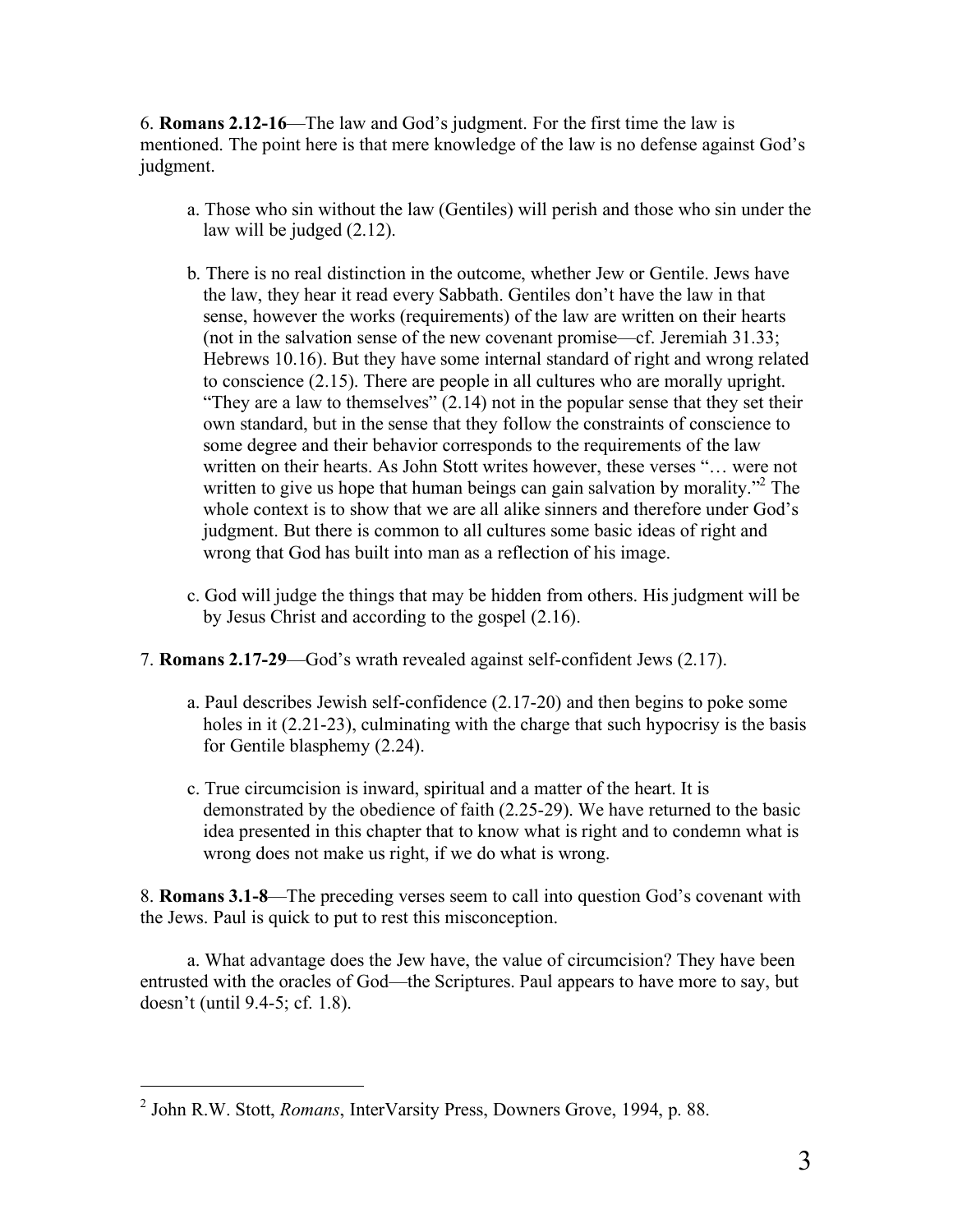- b. Paul anticipates two questions which arise from the fact of Jewish unfaithfulness.
- c. First, doesn't that cancel out God's faithfulness? ["May it never be!" "God forbid!" "By no means!" This is a strong denial used repeatedly by Paul indicating that he is considering something that should never be considered (3.4).] Paul simply rejects the possibility anything could nullify God's covenant faithfulness.
- d. The next question (3.5-8) Paul takes more pains with, even though he also rejects it as unthinkable. "If our unrighteousness serves to show the righteousness of God, how can it be right for God to inflict wrath?" The idea contained is that our unrighteousness makes clearer the righteousness of God by comparison. So God should really commend us, not condemn us. This would be like saying: "I am a good example of a bad example so that others will know what a good example is. I provide a vital community service!"
- 9. **Romans 3.9-20**—The whole world held accountable to God.
	- a. Both Jews and Gentiles are all under sin. There is no favoritism with regard to the judgment of God (3.10).
	- b. Scriptural support is brought forth to testify and condemn (3.10-18).

"…Scripture identifies the essence of sin as ungodliness (cf. 1.18). God's complaint is that we do not really 'seek' him at all, making his glory our supreme concern, that we have not set him before us, that there is no room for him our thoughts, and that we do not love him with all our powers. Sin is the revolt of the self against God, the dethronement of God with a view to the enthronement of oneself. Ultimately, sin is self-deification, the reckless determination to occupy the throne which belongs to God alone."<sup>3</sup>

c. "For by the works of the law no flesh (no human being) will be justified in his sight, since through the law comes the knowledge of sin." "… indeed it is the straightedge of the Law that shows us how crooked we are." JB Phillips

"So this is the point to which the apostle has been relentlessly moving. The idolatrous and immoral Gentiles are 'without excuse' (1.20). All critical moralists, whether Jews or Gentiles, equally 'have no excuse (2.1). The special status of the Jews does not exonerate them. In fact, all the inhabitants of the

 $3$  Stott, p. 100.